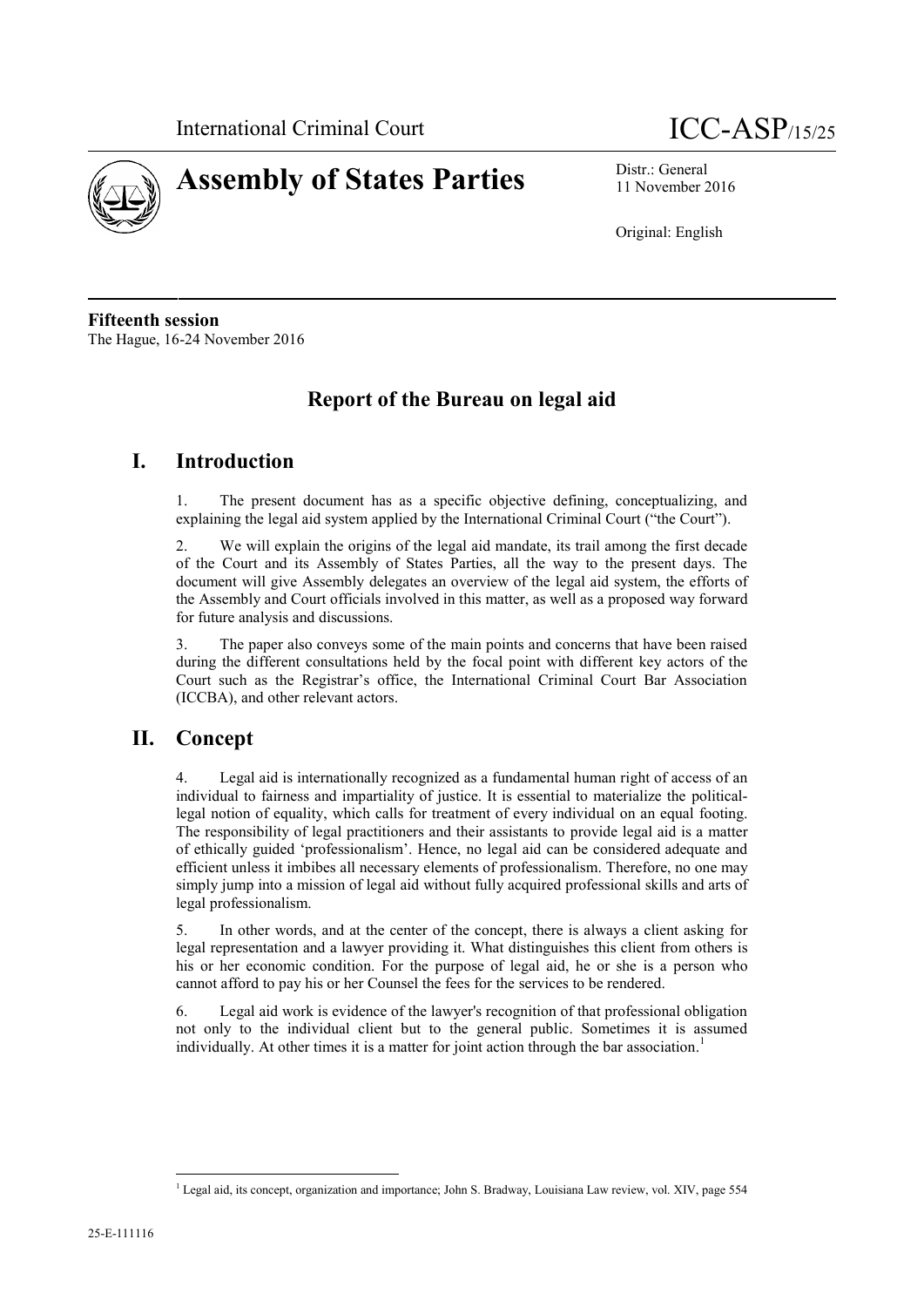## **III. Historical background**

7. According to some academics, "The need of the low income client for legal aid is not new. We are told that in an early stage of the development of law in a comparatively primitive world it was customary not to allow the individual litigant a lawyer.<sup>2</sup> The right to be represented by counsel is an improvement rather than a basic concept in Anglo- American procedure."

## **IV. Views expressed by the focal point**

8. It is obvious that in the first years of existence of the Court, the legal aid system was developed in order to face the needs of a fast evolving international court. The legal aid remuneration policy currently applied by the Court has both positive and negative effects in respect of the efficiency of the Court's legal proceedings.

9. Based on the various meetings held with different actors, both of the Court and academia, the legal aid policy of the Court will need to be modified from its original conception (what was considered to be necessary when negotiating the Rome Statute) in order to reflect the Court's needs 16 years after its establishment.

10. The Court, along the years, has seen an increase not only in the number of States Parties to the Rome Statute, but also in the cases been litigated under its jurisdiction. Therefore, and consequently, the overall amount of both human and financial resources to be provided for defence of the accused has also grown, and so has the need to provide similar or same amount of resources for the rightful representation of victims.

11. As mentioned above "Legal aid is internationally recognized as a fundamental human right of access of individual to fairness and impartiality of justice". Therefore, adjustments to the remuneration policy need to be done to improve the legal aid system so it can properly represent the needs of both accused and victims in the most effective and efficient manner.

12. At its fourteenth session, the Assembly acknowledged the Court's efforts to continue implementing the legal aid remuneration policy and stressed the need for continuous monitoring of the efficiency of the legal aid system to uphold and strengthen the principles of the legal aid system, namely fair trial, objectivity, transparency, economy, continuity and flexibility. <sup>3</sup> Based on this acknowledgement, the focal point is of the view that the Assembly should discuss in due course, through its working groups, and as early as possible the proper mechanism for enhancing the reach of the legal aid system, with a view to allowing the Court to modify its current policy to ensure greater efficiency and transparency and to reinforce the aim of its mandate.

13. It is important to note that on March 2015 a drafting committee was established for the constitution of the ICCBA. On 1 July 2016, the first General Assembly of this body took place, and in this occasion its Executive Committee was elected and established. This Bar Association can independently play a direct role on future discussions with the Court on the legal aid remuneration policy.

#### **V. The current mandate**

14. The mandate contained in Assembly resolution ICC-ASP/12/Res.8 of 27 November 2013, which was later reiterated in Assembly resolutions ICC-ASP/13/Res.5 of 12 December 2014, and ICC-ASP/14/Res.4 of 26 November 2015, requests the Court to report to the Bureau and both a reassessment of the functioning of the legal aid system and, as appropriate, on proposals for adjustments to the existing legal aid system. To this end, the Court was requested to engage with independent experts.

<sup>&</sup>lt;sup>2</sup> Pollock and Maitland express it in these words: "The old procedure required of a litigant that he should appear before the court in his own person and conduct his own cause in his own words." Pollock & Maitland, History of Engish law, 211 (2d ed. 1899).<br><sup>3</sup> ICC-ASP/14/Res.4.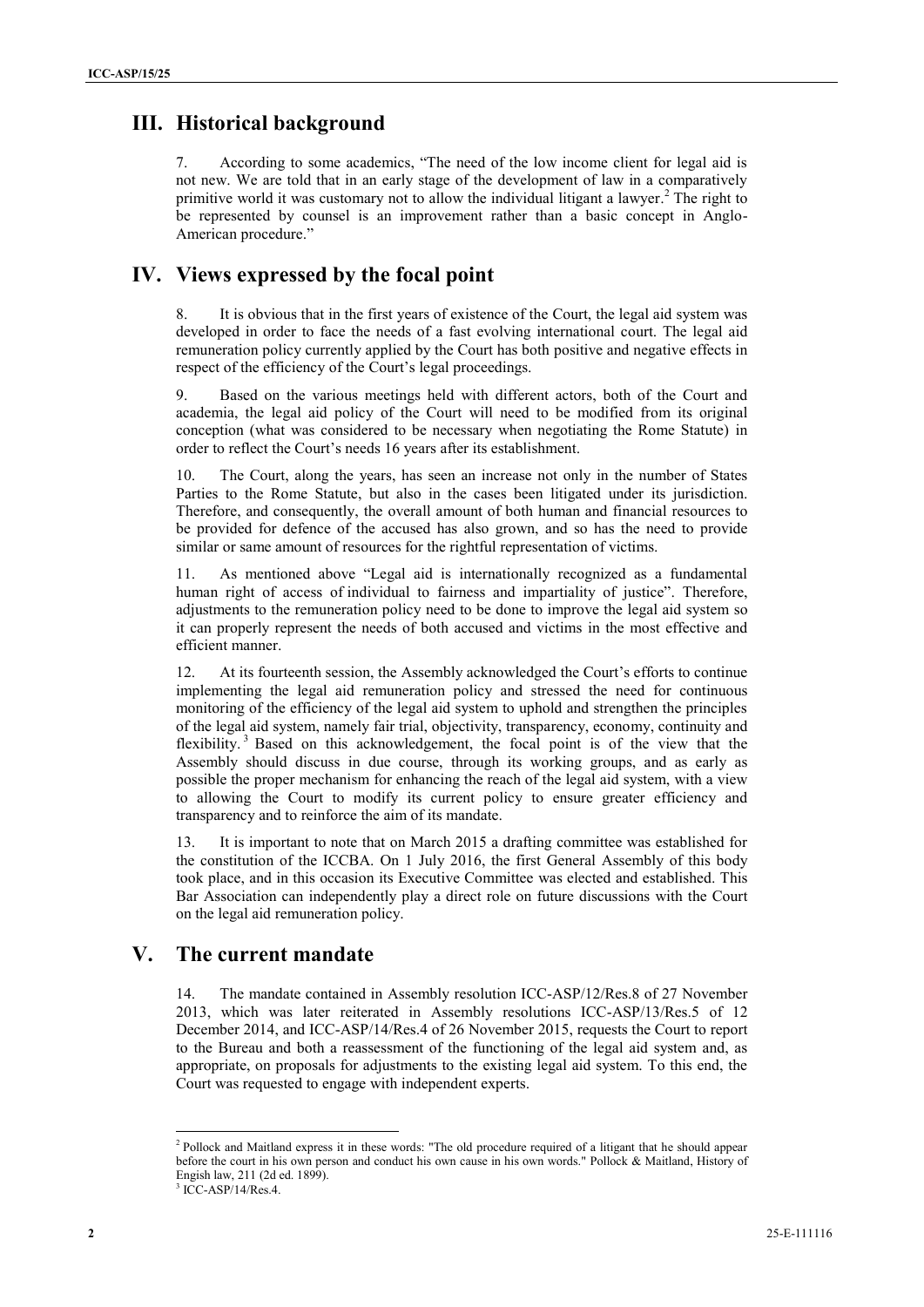15. Furthermore, the Assembly requested that the Court submit the first report 120 days following "the completion of the first full judicial cycles".<sup>4</sup> The Assembly acknowledged that the conclusion of a full judicial cycle requires a final decision on reparations in the *Lubanga* and *Ngudjolo* cases.<sup>5</sup> In light of the continued judicial activities in the reparations phase of the *Lubanga* case, which are foreseen to be ongoing at least until the end of 2016, the Assembly reiterated its request at its last session under the same conditions (see ICC-ASP/14/Res.4, annex I, paragraph 6.c). Therefore, under the current mandate, the Assembly expects a report only upon the issuance of a final reparations decision in the timeline set out in the abovementioned resolutions.

### **VI. Views of the Registry**

16. In light of the importance and the impact of the legal aid system on the judicial proceedings before the Court, as well as the concerns raised by the legal profession, and the significant resources that are dedicated within the Registry to the management of the legal aid system, the Registry decided to proactively initiate the assessment of the legal aid system with a view to identifying concrete measures, amendments and other solutions, as appropriate, at the earliest possible stage prior to completion of a first judicial cycle. While substantial work remains to be done, the Registry considers that it will be ready to present a comprehensive evaluation of the current legal aid system together with proposals for adjustments of the remuneration policy to the sixteenth session of the Assembly.

17. To this end, a simplified mandate from the Assembly would be required, thus directly requesting the Registry to provide such an assessment and proposals for the consideration of the Assembly at its sixteenth session in December 2017.

18. For this to happen, preparatory work and adequate consultations with all relevant stakeholders need to take place sufficiently in advance. This includes internal stakeholders, the legal profession (including the ICCBA), civil society organizations, and of course, the Committee on Budget and Finance and States Parties.

#### **VII. Conclusions**

19. It is of the opinion of the focal point on legal aid that the system of legal aid (structure) should be amended or modified to simplify and at the same time allow the Assembly to ensure the proper allocation of resources required by defence and victims, as it is absolutely clear that the need of both teams are different and they also differ from case to case and year to year.

20. Baring this in mind, it is important to note that excessive bureaucracy in the management of the legal aid system delays and creates obstacles to the proper running of the system.

21. In its moment the Registry presented amendments that were accepted, but it is important to observe that these changes were done due to pressures created by deadlines. In the current system, two different methodologies or systems clash, both the original one and the modifications proposed by Registry and later on accepted by the Assembly. It is also important is to realize that the clash or overlap of these two systems occur even within the same case.

22. A new proposal is to be proposed by the Registry, in which the defence of the accused and victims representation need different types and amounts of resources. Today the Counsel Support Section manages both accused and victim´s representation.

<sup>4</sup> ICC-ASP/12/Res.8, annex I, para. 6(3), footnote 2; ICC-ASP/13/Res.5, annex I, para. 5(c); ICC-ASP/14/Res.4, annex I, para.  $6(c)$ ).  $5 \text{ Ibid.}$